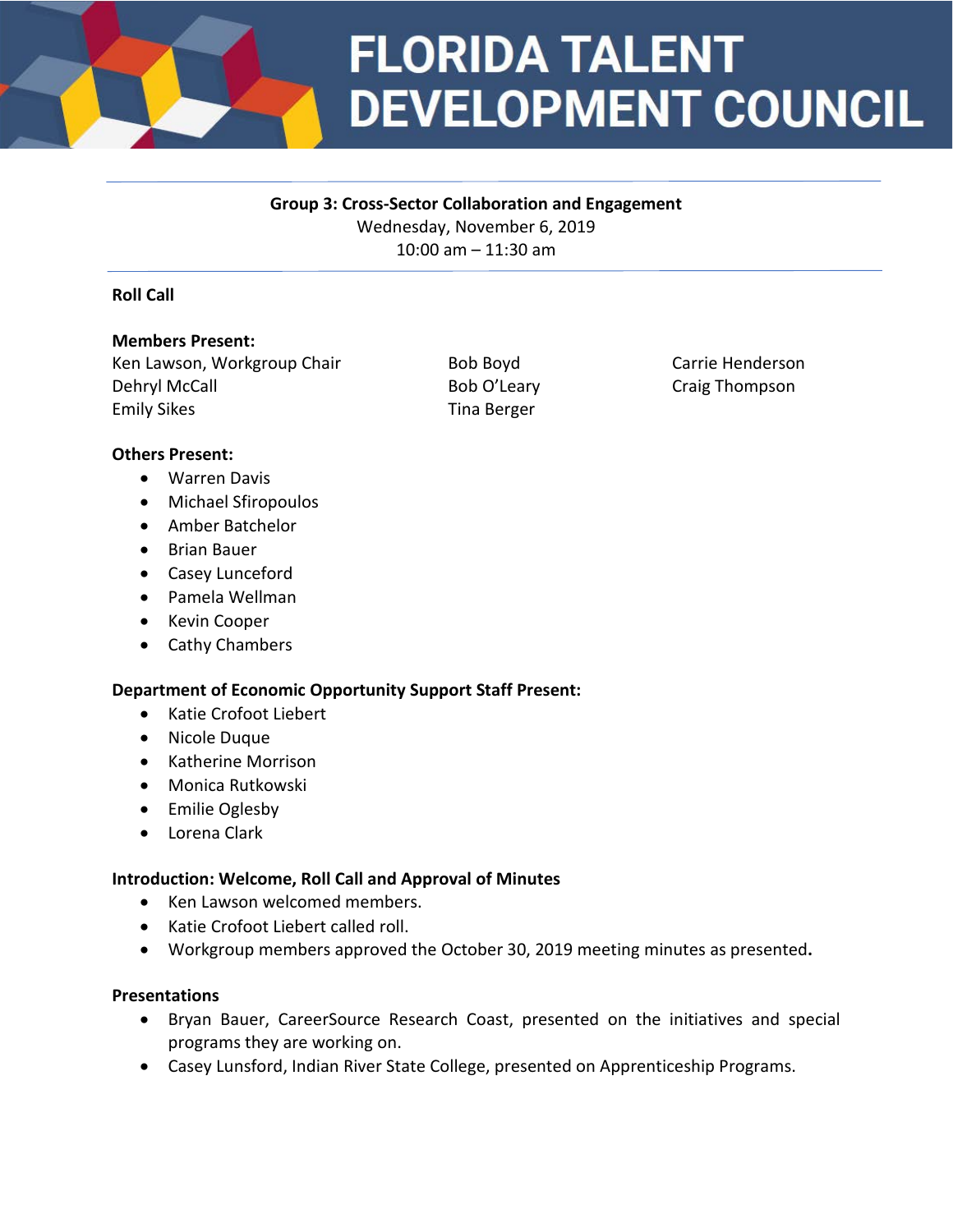

• Pamela Wellman, Indian River State College, presented on the Youth Build Initiative and the Lincoln Park Initiative.

#### **Discussion**

- Ken Lawson reviewed the draft work plan that was presented at the Florida Talent Development Council meeting November 4, 2019 and provided an overview of the meeting.
- Goal 1 and strategies
	- o Focus on targeted industry sectors.
	- o Recommend moving CSCE 1.4 Strategy to workgroup two's work plan.
	- o Insert sector strategy approach and administrative policies.
- Goal 2 and strategies
	- o Articulation Agreements.
	- o WIOA Core Partners.
- Goal 3 and strategies
	- o State and Community Colleges.
- Goal 4 and strategies
	- o Finding state and local career options.
	- o Job placement programs.
	- o Connecting all educational institutions and career centers.
	- o Incorporate Employ Florida system with entire educational system.
	- o Change to postsecondary as opposed to Universities.
	- o Include leverage and collaborate language.
- Goal 5 and strategies
	- o Include regional and state economy.
	- o Education funding streams/resources.
	- o Business associations and trade associations.
- Next Steps
	- o Workgroup members may send suggested language for goals and strategies to Katie Crofoot Liebert.

## **Public Comment**

Opened for public comment. Amber Bachelor with the Sebastian River Area Chamber of Commerce discussed the issues they have with identifying how to ensure that are younger generation has the desire to want to pursue certificate level programs.

## **Closing**

Ken Lawson gave closing remarks, and the meeting was adjourned. The next meeting for this workgroup will take place on Wednesday, November 12, 2019 at 10:00 am.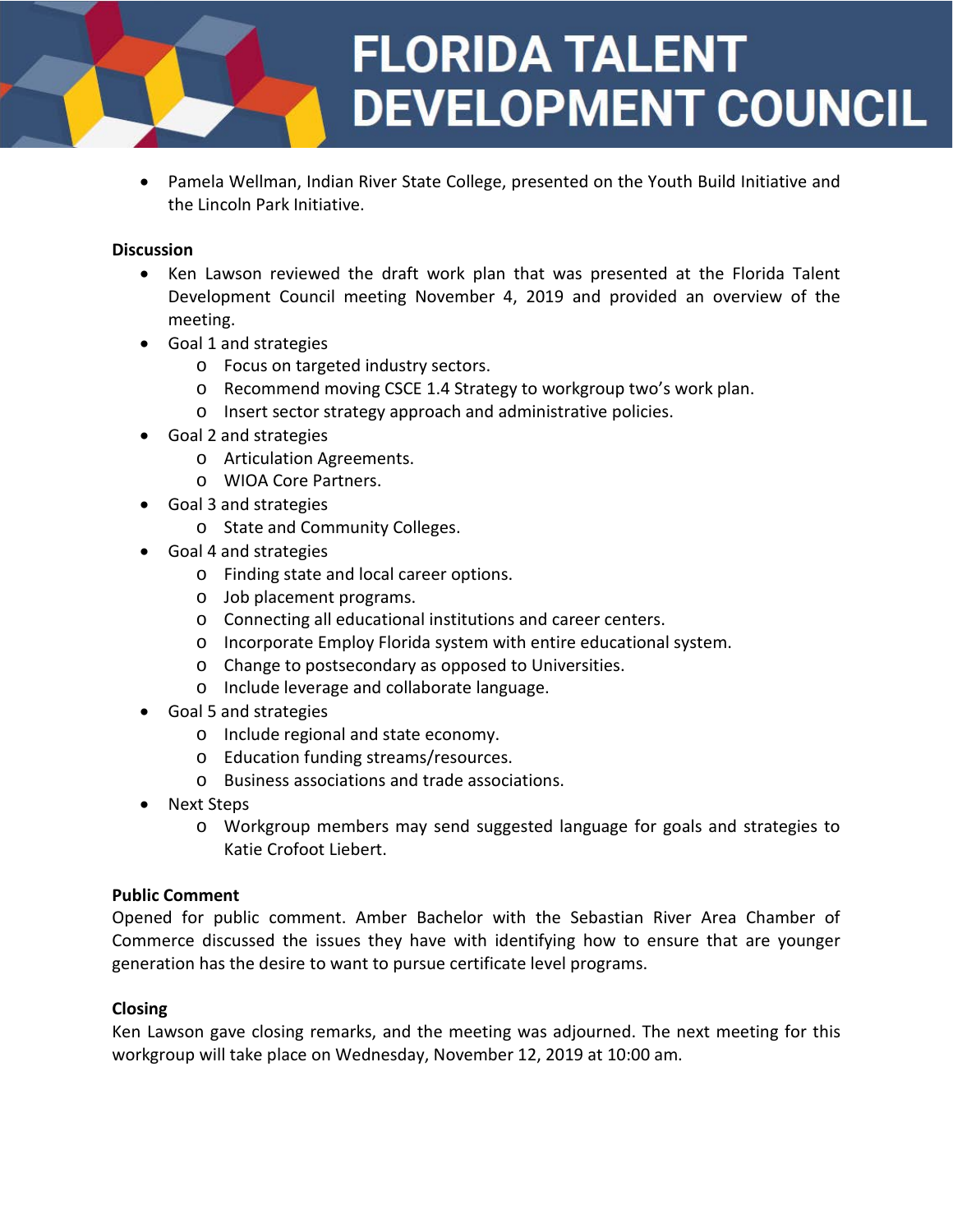**Statutory Requirement:** (c) Identify strategies to deepen and expand cross-sector collaboration to align higher education programs with targeted industry needs.

| <b>Goals</b>                                                                                                                                                                                                                                                                                                                            | <b>Strategies</b>                                                                                                                                          |
|-----------------------------------------------------------------------------------------------------------------------------------------------------------------------------------------------------------------------------------------------------------------------------------------------------------------------------------------|------------------------------------------------------------------------------------------------------------------------------------------------------------|
| CSCE 1. Engage targeted<br>industry sectors employers and<br>businesses in the design and<br>delivery of training and<br>education program.                                                                                                                                                                                             | CSCE 1.1. Survey and collect employers' input on current and future workforce training needs and utilize the                                               |
|                                                                                                                                                                                                                                                                                                                                         | results to drive program design, adjustment, and delivery.                                                                                                 |
|                                                                                                                                                                                                                                                                                                                                         | CSCE 1.2. Leverage input from employers to understand and address how industry trends will impact training                                                 |
|                                                                                                                                                                                                                                                                                                                                         | and other workforce needs.                                                                                                                                 |
|                                                                                                                                                                                                                                                                                                                                         | CSCE 1.3. Work with employers in targeted sectors to identify, from their perspective, high-value, industry-                                               |
|                                                                                                                                                                                                                                                                                                                                         | validated training models (e.g., apprenticeship and other work-based training models).                                                                     |
|                                                                                                                                                                                                                                                                                                                                         | CSCE 1.4. Develop and implement a life skills program for incumbent workers that is recognized by business and                                             |
|                                                                                                                                                                                                                                                                                                                                         | industry. Note: Moved to be considered by WK2 (Workforce)                                                                                                  |
|                                                                                                                                                                                                                                                                                                                                         | CSCE 1.4. At the regional level, work across partner lines to implement a coordinated and unified to integrate                                             |
|                                                                                                                                                                                                                                                                                                                                         | business engagement, business needs assessment, and business service/solutions delivery.                                                                   |
|                                                                                                                                                                                                                                                                                                                                         | CSCE 1.5. Incentivize the business community to provide more work-and-learn opportunities to Florida students                                              |
|                                                                                                                                                                                                                                                                                                                                         | and adults.                                                                                                                                                |
|                                                                                                                                                                                                                                                                                                                                         |                                                                                                                                                            |
| CSCE 2. Ensure all partners in<br>the Florida's education, job skills<br>training, and career<br>development system share the<br>common goal and mission of<br>increasing the skills levels of<br>Floridians and providing<br>pathways to self-sufficient<br>careers, and measure success<br>utilizing the same performance<br>metrics. | CSCE 2.1. Reduce duplication among training and education providers by incentivizing collaboration among                                                   |
|                                                                                                                                                                                                                                                                                                                                         | universities, community colleges, adult education, and other entities in the development of industry/employer                                              |
|                                                                                                                                                                                                                                                                                                                                         | partnerships and the design and delivery of apprenticeship, internship, and other training programs.                                                       |
|                                                                                                                                                                                                                                                                                                                                         | CSCE 2.2. Leverage Build upon and align with existing work being done around the WIOA workgroups/teams                                                     |
|                                                                                                                                                                                                                                                                                                                                         | State Plan's core partners/programs strategies aimed to enhance coordination and partnerships.                                                             |
|                                                                                                                                                                                                                                                                                                                                         | CSCE 2.3. Connect all talent pools to career pathway and credential opportunities in target industries (e.g.,                                              |
|                                                                                                                                                                                                                                                                                                                                         | elementary and secondary students, disconnected youth, returning military members, adult education                                                         |
|                                                                                                                                                                                                                                                                                                                                         | participants, and other populations).                                                                                                                      |
|                                                                                                                                                                                                                                                                                                                                         | CSCE 2.4. Support service and education alignment across workforce, education, and nonprofit support service<br>organizations and social service agencies. |
|                                                                                                                                                                                                                                                                                                                                         | CSCE 2.5. Build rich community-based culture, supportive of postsecondary student access and success for future                                            |
|                                                                                                                                                                                                                                                                                                                                         | outreach efforts to disadvantaged and adult student populations.                                                                                           |
|                                                                                                                                                                                                                                                                                                                                         |                                                                                                                                                            |
|                                                                                                                                                                                                                                                                                                                                         | CSCE 2.6. Promote a community awareness of area in-demand occupations and the associated skill sets required,                                              |
|                                                                                                                                                                                                                                                                                                                                         | as well as an appreciation for the workforce and talent development system itself.                                                                         |
|                                                                                                                                                                                                                                                                                                                                         | CSCE 2.7. Utilize employers and public-private partnerships to identify and anticipate collective industry needs                                           |
|                                                                                                                                                                                                                                                                                                                                         | and implement customized solutions.                                                                                                                        |
|                                                                                                                                                                                                                                                                                                                                         | CSCE 2.8. Utilize technology to increase and streamline collaboration.                                                                                     |